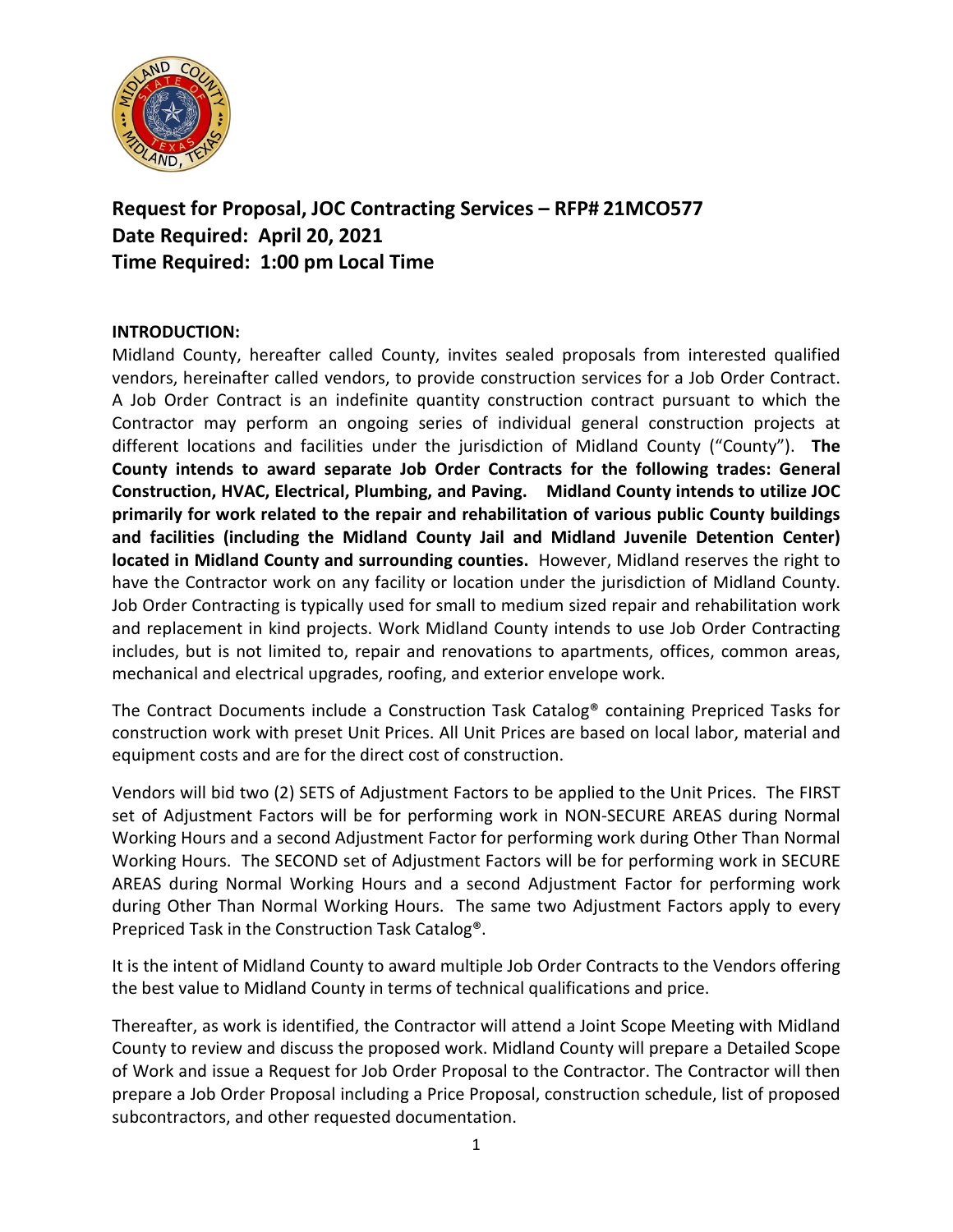The value of the Price Proposal shall be determined by summing the total of the following calculation for each Prepriced Task: Unit Price x quantity x Adjustment Factor, plus the value of all Non-Prepriced Tasks. The Job Order Price shall equal the value of the approved Price Proposal.

If the Job Order Proposal is found to be complete and accurate, Midland County may issue a Job Order to the Contractor.

A Job Order will reference the Detailed Scope of Work and set forth the Job Order Completion Time and the Job Order Price. The Contractor will be paid the Job Order Price for completing the Detailed Scope of Work within the Job Order Completion Time.

Extra work, credits, and deletions will be contained in a Supplemental Job Order.

The following pages provide general information about the requirements and specifications for the package. The Bid attachment referred to as "JOC Supplemental Conditions" contains additional instructions to vendors and requirements related to this solicitation.

This request for proposal ("RFP") is part of a competitive procurement process which provides qualified vendors with a fair opportunity for their commodities and services to be considered, and to provide information concerning their expertise and experience in providing similar services to other customers. The RFP process provides a competitive negotiation platform, wherein price or cost is not the sole determinative factor. This process, designed to best serve the interests of the County, allows the County the flexibility to negotiate with interested, qualified vendors (following designation by the Commissioners Court, one at a time) to arrive at a mutually agreeable relationship.

## **VIRTUAL PRE-BID CONFERENCE**

A pre-bid conference will be conducted via Zoom Virtual Conference (details below). Attendance is strongly encouraged. There will be a check-in period until **9:20 a.m**. and attendance will be recorded. The purpose of the pre-bid conference is to discuss the JOC concept and documents, answer questions and discuss JOC from the contractor's perspective. If you plan to attend, please download the Zoom application prior to the date of the conference. Vendors are requested to register for the pre-bid conference in advance via the link below. After registering, you will receive a confirmation email containing information about joining the meeting.

| Date/Time:             | <b>Monday, March 29, 2021, 9:30 am, local time</b>                    |
|------------------------|-----------------------------------------------------------------------|
| <b>Meeting Access:</b> | https://zoom.us/meeting/register/tJwqc-2hqj4jHdPjlc5jBuX20xoRSYOHZ2Ob |
| <b>Sign-in Period:</b> | $9:00$ am, local time                                                 |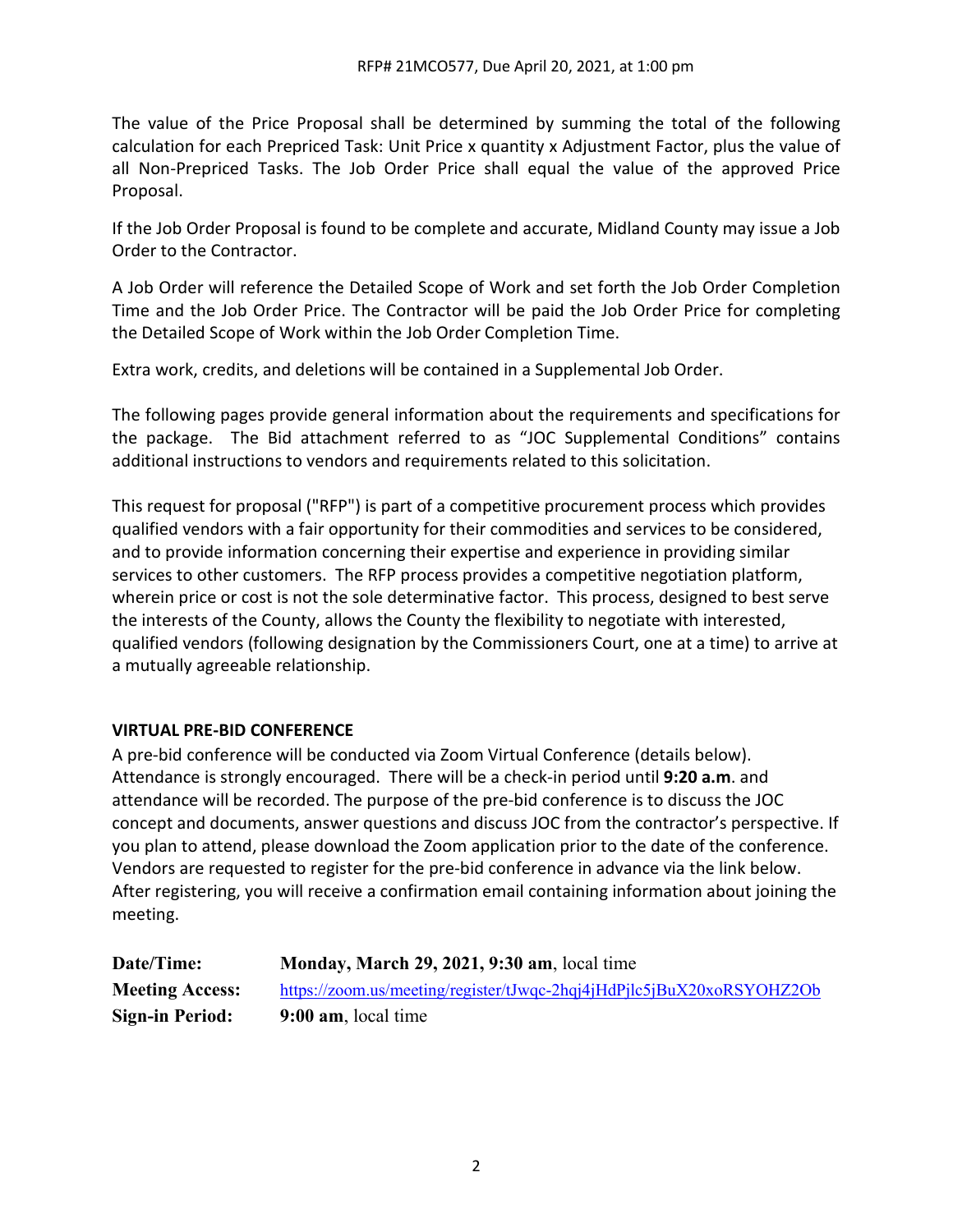### **QUESTIONS:**

If further information is required, please contact the Midland County Purchasing Department. All requests for information must be submitted in writing. Responses to all questions received will be sent to each contractor/vendor known to have copies of the Request for Proposal. Requests for information may be faxed to 432-688-4914 or e-mailed to

[pur103@co.midland.tx.us.](mailto:pur103@co.midland.tx.us) **All questions should be submitted on or before 5:00PM on Monday April 5, 2021**. Questions received after said date and time will not receive a response. Answers and clarifications which are considered to materially change the solicitation will be issued as written addenda to the original RFP and will be posted to the Midland County website at [www.co.midland.tx.us.](http://www.co.midland.tx.us/) Solution providers are responsible for ensuring all answers to questions are reviewed prior to bid submittal and that all issued addenda are properly acknowledged with their submitted proposal response. Midland County will not be responsible for any verbal exchange between the vendor and an employee of Midland County.

#### **COPIES AND RECEIPT:**

Please submit one (1) original, three (3) copies, and an electronic copy on USB drive of the proposal. **An executed copy of the Proposal Affidavit SIGNED AND NOTARIZED (Page 9) must be included in each submission.** Please note that if no Proposal Affidavit is included, the response will be rejected. Midland County is exempt from all state and federal taxes. Tax exempt certificates are available upon request.

All responses should be submitted in a sealed envelope, marked on the outside**,** 

## **JOB ORDER CONTRACTING SERVICES - RFP# 21MCO577**

#### **\_\_\_\_\_\_\_\_\_\_\_\_\_\_\_\_\_\_\_\_\_\_\_\_ Company Name**

Responses must be received by **1:00pm Local Time** on **April 20, 2021**. Responses will be opened at 1:05pm Local Time. Late proposals will be rejected and returned without being opened. The clock in the Purchasing Agent's office is the official time piece for this submission. If interested, Contractors may use mail or express systems to deliver their proposal to the Purchasing Department; they should ensure that they are tendered to the carrier in plenty of time to reach the Purchasing Department by the time and date required. Facsimile transmitted proposals shall not be accepted.

**SUBMISSION LOCATION:** All bids which are mailed, shipped, delivered, etc. should be addressed as follows:

#### **Midland County Purchasing Department**

Midland County Courthouse Attention: Kristy Engeldahl, Purchasing Agent 500 N. Loraine Street, Suite 1101 Midland, Texas 79701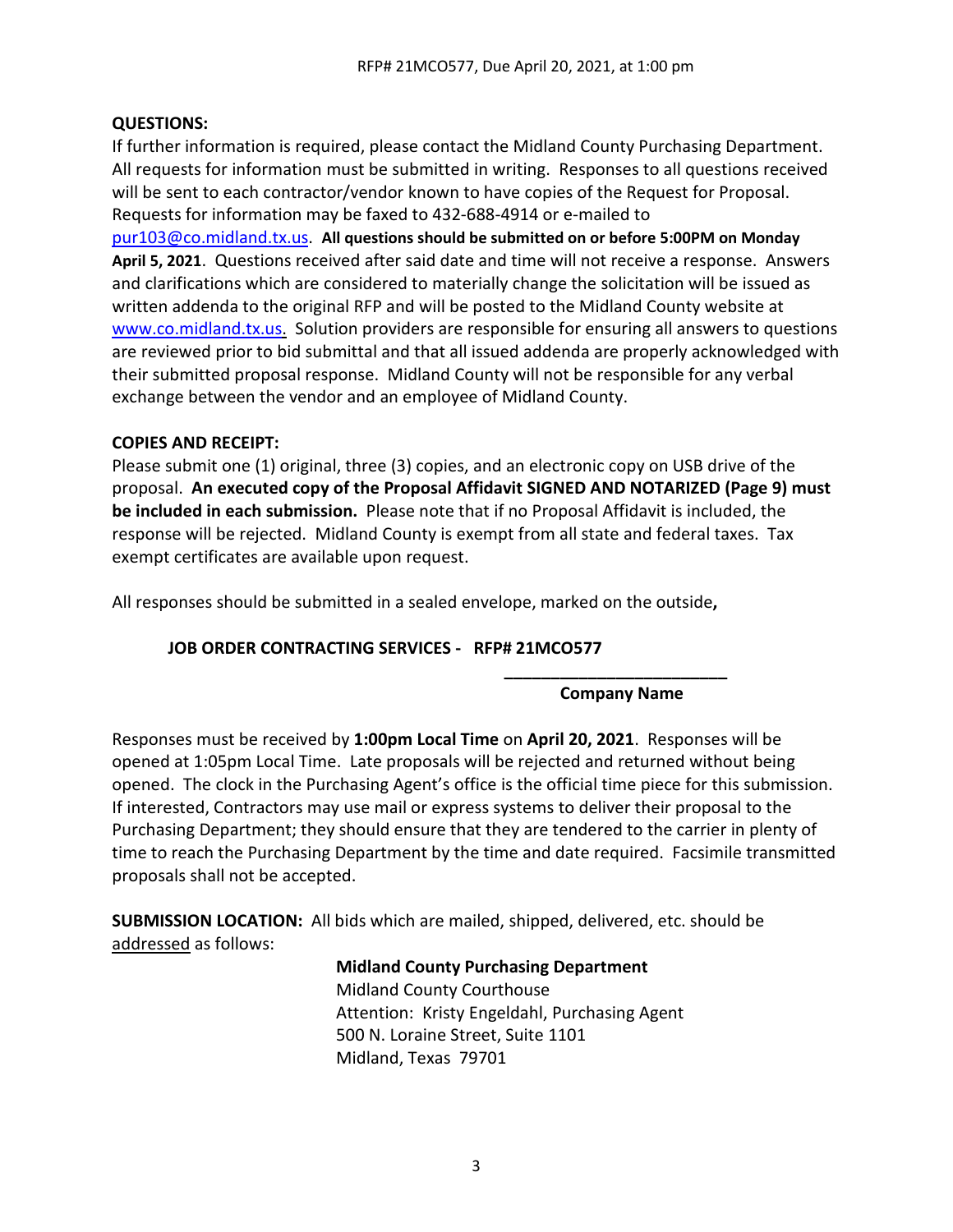#### **DOCUMENTATION SUBMISSION:**

The respondent must submit all required documentation. Failure to provide requested information may result in rejection of the proposal.

#### **ALTERATION OF PROPOSAL:**

A proposal may be altered, modified or amended by a vendor at any time, prior to the time and date set forth above as the submission deadline. Alterations, modifications or amendments to a proposal must be made in the offices of the Purchasing Department. Any interlineations, alteration or erasure made on a proposal before the submission deadline must be initialed by the signer of the proposal, guaranteeing authenticity. A proposal may not be altered, modified or amended after the submission deadline.

### **WITHDRAWAL:**

A proposal may not be withdrawn or canceled by the respondent for a period of sixty (60) days following the date designated for the receipt of proposals, and respondent so agrees upon submittal of their proposal.

### **CONFLICT OF INTEREST:**

No public official shall have interest in this contract, in accordance with Vernon's Texas Codes annotated Local Government Code Title 5, Subtitle C, Chapter 171. Vendor is required to sign affidavit form included in Proposal documents.

#### **SILENCE OF SPECIFICATIONS:**

The apparent silence of these specifications as to any detail of the apparent omission from it of a detailed description concerning any point, shall be regarded as meaning that only the best commercial practices are to prevail. All interpretations of these specifications shall be made on the basis of this statement.

#### **CONFIDENTIALITY:**

Contents of the proposals will remain confidential until the contract is awarded. At that time the contents will be made public under the Texas Public Information Act; except for any portion of a proposal which has been clearly marked as a trade secret or proprietary data (the entire proposal may not be so marked). Proposals will be opened, and the name of the firm submitting the proposal read aloud and acknowledged at **1:05 pm** on **April 20, 2021** in the Purchasing Department Conference Room, located in the Midland County Courthouse, Suite 1101. All respondents or other interested parties are invited to attend the opening.

Vendors are hereby notified that the Owner strictly adheres to all statutes, court decisions, and opinions of the Texas Attorney General with respect to disclosure of public information.

## **ADDITIONAL INFORMATION AND DEMONSTRATION, NEGOTIATIONS:**

Prior to award, selected vendors may be asked to provide further information concerning their proposal, up to and including presentations/demonstrations. The Midland County Commissioners Court reserves the right to reject any and all proposals or waive formalities as deemed in the best interests of Midland County. The County may also enter into discussions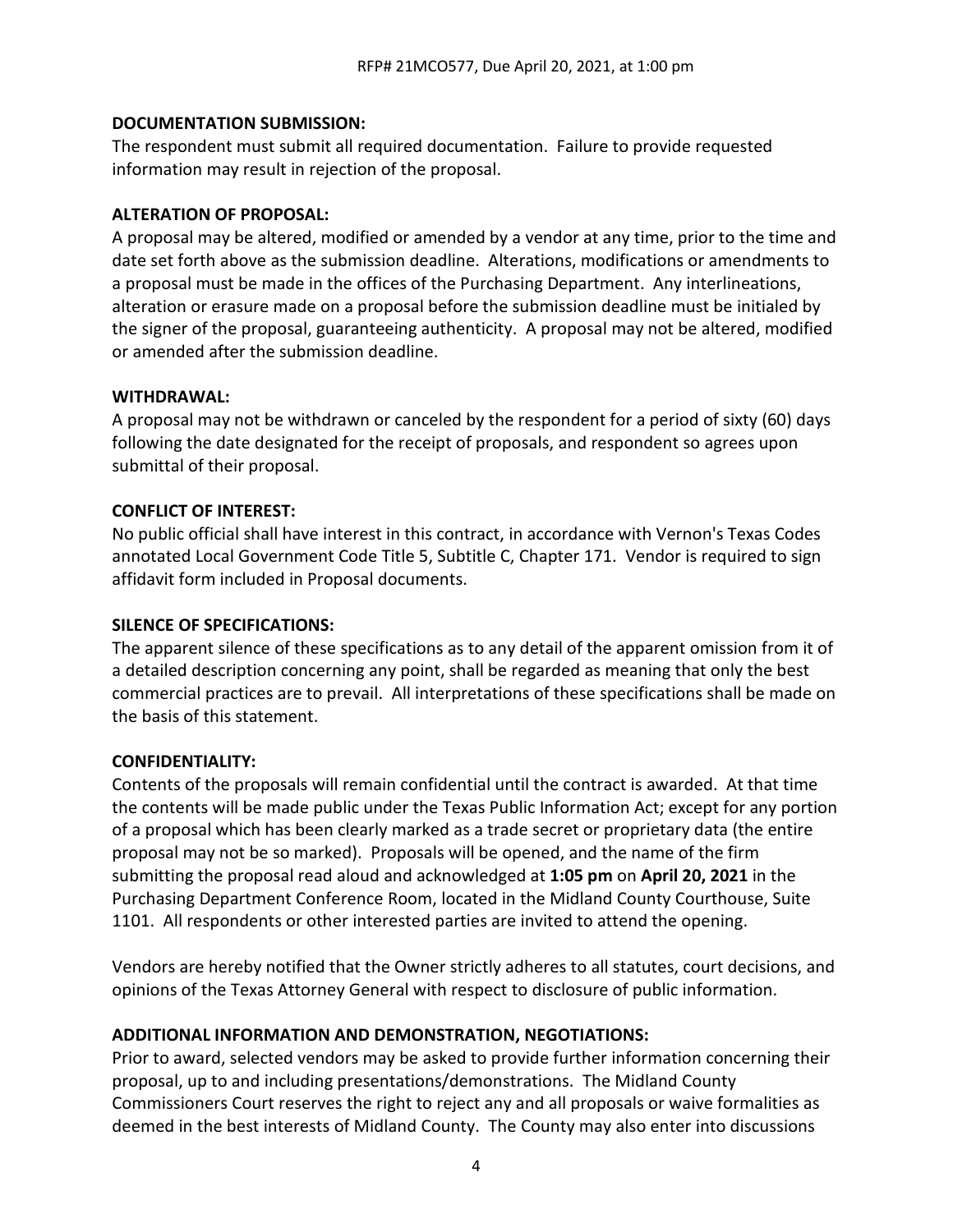and revisions of proposals after submission and before award for the purpose of obtaining the best and final offer, and to accept the proposal deemed most advantageous to Midland County.

This request for proposal (RFP) is part of a competitive procurement process which is designed to best serve the interests of the County in obtaining complicated commodities and/or services. It also provides interested Contractors with a fair opportunity for their goods and services to be considered. The RFP process is designed to be a competitive negotiation platform, where price is not required to be the sole determinative factor. Also, the County has the flexibility to negotiate with interested vendors (one at a time) to arrive at a mutually agreeable relationship. Negotiations will be arranged with vendors in a hierarchal order, starting with the vendor selected as the primary. If a contract cannot be negotiated, negotiations will, formally and in writing, end with that vendor and proceed to move to the second vendor, and so forth until a contract is negotiated.

## **RIGHTS OF THE CONTRACTING AUTHORITY:**

Midland County reserves the right to withdraw this RFP at any time and for any reason. Midland County also has the right to terminate its selection process at any time and to reject all responses, or all proposals. Receipt of the proposal materials by Midland County or submission of a proposal to Midland County confers no rights upon the vendor nor obligates Midland County in any manner.

Vendor must agree to Midland County's Standard Terms and Conditions which are set forth in attached documentation.

All costs associated with the preparation or submittal of proposals shall be borne by the vendor, and no cost shall be sustained by Midland County.

## **ORAL COMMITMENT:**

Vendors should clearly understand that any verbal representations made or assumed to be made during any discussions held between representatives of a vendor and any Midland County personnel or official are not binding on Midland County.

#### **WAIVER OF CLAIMS:**

Submission of a proposal indicates vendor's acceptance of the evaluation technique and vendor's recognition that some subjective judgments must be made by the County during the determination of qualification.

#### **SELECTION CRITERIA:**

Price is a primary consideration, however, it is not the only consideration to be used in the selection. The product and/or service to be provided is also of major importance. Midland County will require that the successful vendor provide a representative for all County related business, service, billing, installation, activation and termination of said service. The evaluation criteria and factors are identified on pages 11 and 12.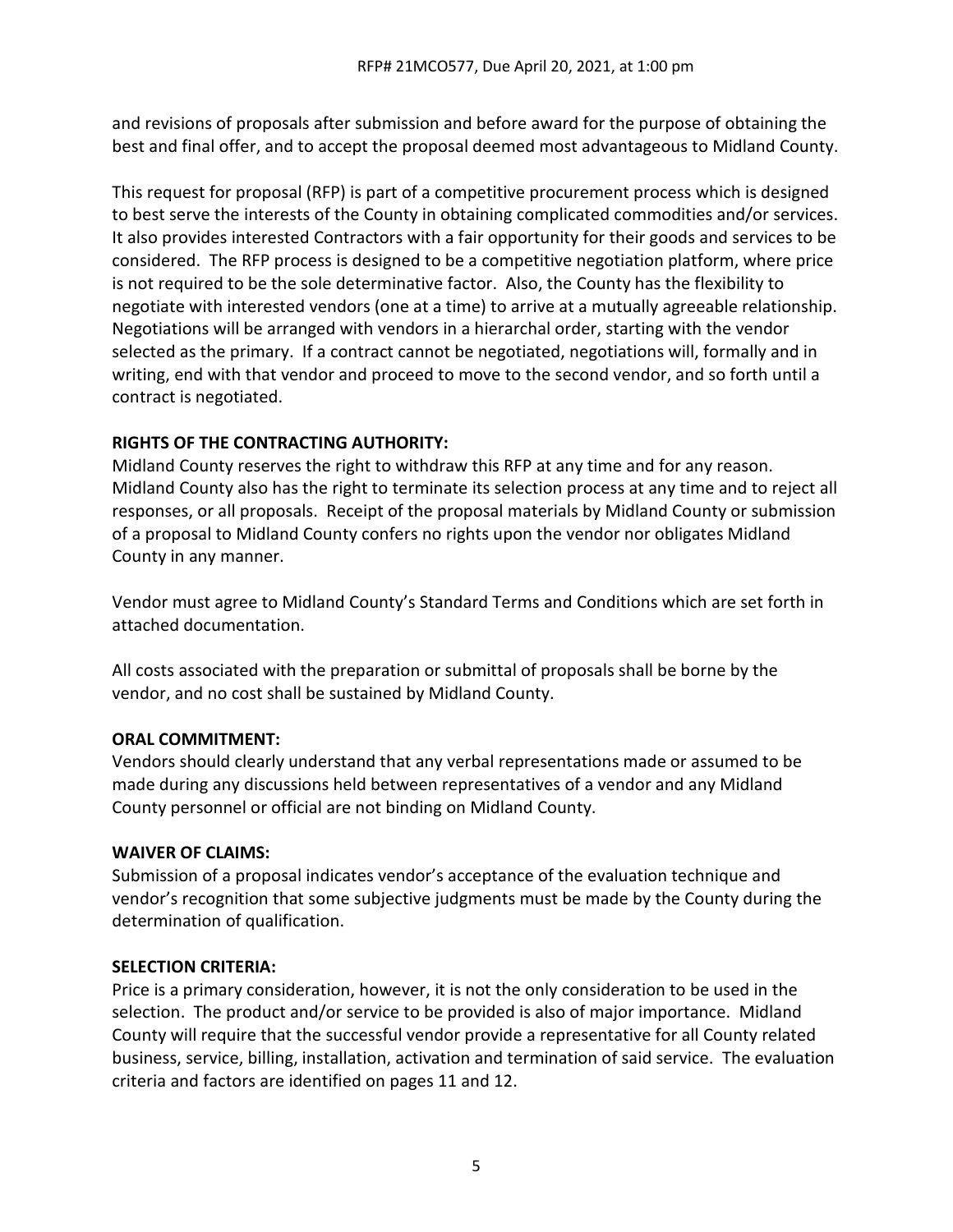#### **ORDINANCES AND PERMITS:**

The Contractor/Vendor agrees, during the performance of the work, to comply with all applicable Federal, State, or local code and ordinances.

#### **INVOICES:**

Invoices are to be mailed to P.O. Box 421, Midland, Texas 79702 and should cite the applicable Purchase Order Number. Any and all notices or other communications required or permitted by any contract awarded as a result of this RFP shall be served on or given to Midland County, in writing, by personal delivery to the Purchasing Agent of Midland County, Texas, or by deposit with the United States Mail, postage prepaid, registered or certified mail, return receipt requested, addressed to the Midland County Purchasing Agent 500 N. Loraine Suite 1101 Midland, TX 79701, or at such other address as may have been specified by written notice to vendor.

#### **INSURANCE:**

The awarded vendor will maintain such insurance as will protect the vendor and the County from claims under the Workers' Compensation Acts, and any amendments thereof, and from any other claims for damages from personal injury, including death, which may arise from operations under this agreement, whether such operations be by themselves or by any sub-Contractor, or anyone directly or indirectly employed by either of them. Current Certificate of such insurance shall be furnished to Midland County and shall show all applicable coverage(s).

## **Other insurance requirements that are considered to be included as part of the Adjustment Factors are:**

-General Liability with a \$1,000,000 per occurrence limit and \$2,000,000 general aggregate. -Commercial Automobile Liability with a limit of no less than \$1,000,000. The coverage will also extend liability to hired and non-owned autos.

-Workers' Compensation with limit of \$1,000,000 for Employers Liability.

-We also require a minimum umbrella (or follow form excess policy covering over general liability, auto liability and workers compensation) of no less than \$2,000,000.

## **If applicable to a Job Order, the Vendor may include the cost for the following insurance as a reimbursable task in the Price Proposal:**

-Builders Risk coverage with a full replacement value. The policy will have both the Contractor and Midland County as named insureds. This will include coverage for Contractors and Subcontractors of All Tiers.

- Construction Manager Professional Liability Insurance (also known as Construction Managers Errors & Omissions Insurance, or Construction Management Firm E&O) in an amount of no less than \$1,000,000. If coverage is written on a claims-made form, the coverage shall be kept in force for no less than two years after the completion of the project. A standard general liability policy will be accepted only if specifically endorsed to include Construction Manager at Risk.

Midland County will require the selected vendor to name Midland County as an additional for both the general liability and auto liability. A waiver of subrogation in favor of the County is required for the workers compensation. If the additional insured status or waiver of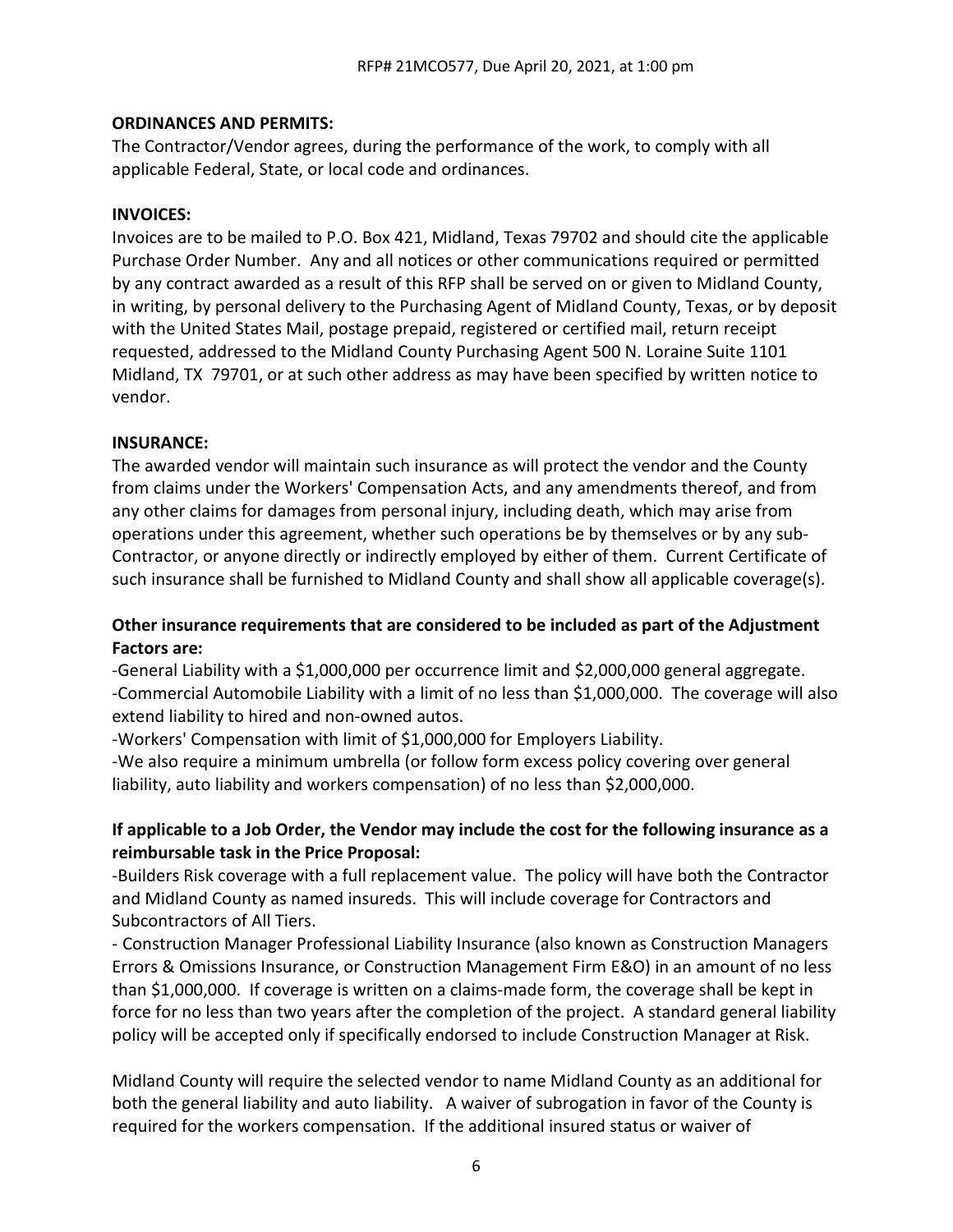subrogation is not blanket, please send a copy of the actual endorsements prior to commencement of any work.

Midland County will require the selected vendor to name Midland County as an additional named insured and provide a waiver of subrogation prior to making a contract.

#### **INDEMNIFICATION:**

The vendor shall defend, indemnify and save whole and harmless the County and all its officers, agents and employees from and against any and all demands, claims, suits, or causes of action of any character, name, kind or description brought for, or on account of, arising out of or in connection with the vendor's performance or non-performance of any obligation of vendor or any negligent act, misconduct or omission of the vendor in the performance of its contractual obligations. The vendor shall defend, indemnify, save, and hold harmless the County and its officers, agents, representatives and employees from and against any and all demands, claims, suits, or causes of action of any character, name, kind or description brought for, on account of, arising out of or in connection with vendor's product or service.

### **STATUS OF INDEPENDENT CONTRACTOR:**

Vendor shall be considered an independent contractor, for all purposes. Vendor will not at any time, directly or indirectly, act as an agent, servant, representative or employee of the County. Vendor will not take any action which is intended to create any commitments, duties, liabilities or obligations on behalf of the County, without prior written consent of the County.

#### **PARTIAL INVALIDITY:**

In the event any one or more of the provisions contained in this RFP or any contract resulting therefore, for any reason, be held to be invalid, illegal or unenforceable in any respect, such invalidity, illegality or unenforceability shall not affect any other provision of this RFP or any contract resulting therefore and this RFP or the contract resulting therefore shall be construed as if such invalid, illegal or unenforceable provision had never been contained herein.

#### **CONTRACT TERMINATION:**

Non-performance of the vendor/contractor in terms of specifications or noncompliance with terms of this contract shall be basis for termination of the contract by the County. Termination in whole or in part, by the County may be made at its option and without prejudice to any other remedy to which it may be entitled at law or in equity, or elsewhere under this contract, by giving (60) sixty days written notice to the vendor/contractor with the understanding that all work being performed under this contract shall cease upon the date specified in such notice. The County shall not pay for work, equipment, services or supplies which are unsatisfactory. vendor/contractor may be given reasonable opportunity prior to termination to correct any deficiency. This, however, shall in no way be construed as negating the basis for termination for non-performance. The right to terminate the notice thereof is controlled by these proposal specifications and is not subject to being altered by contract.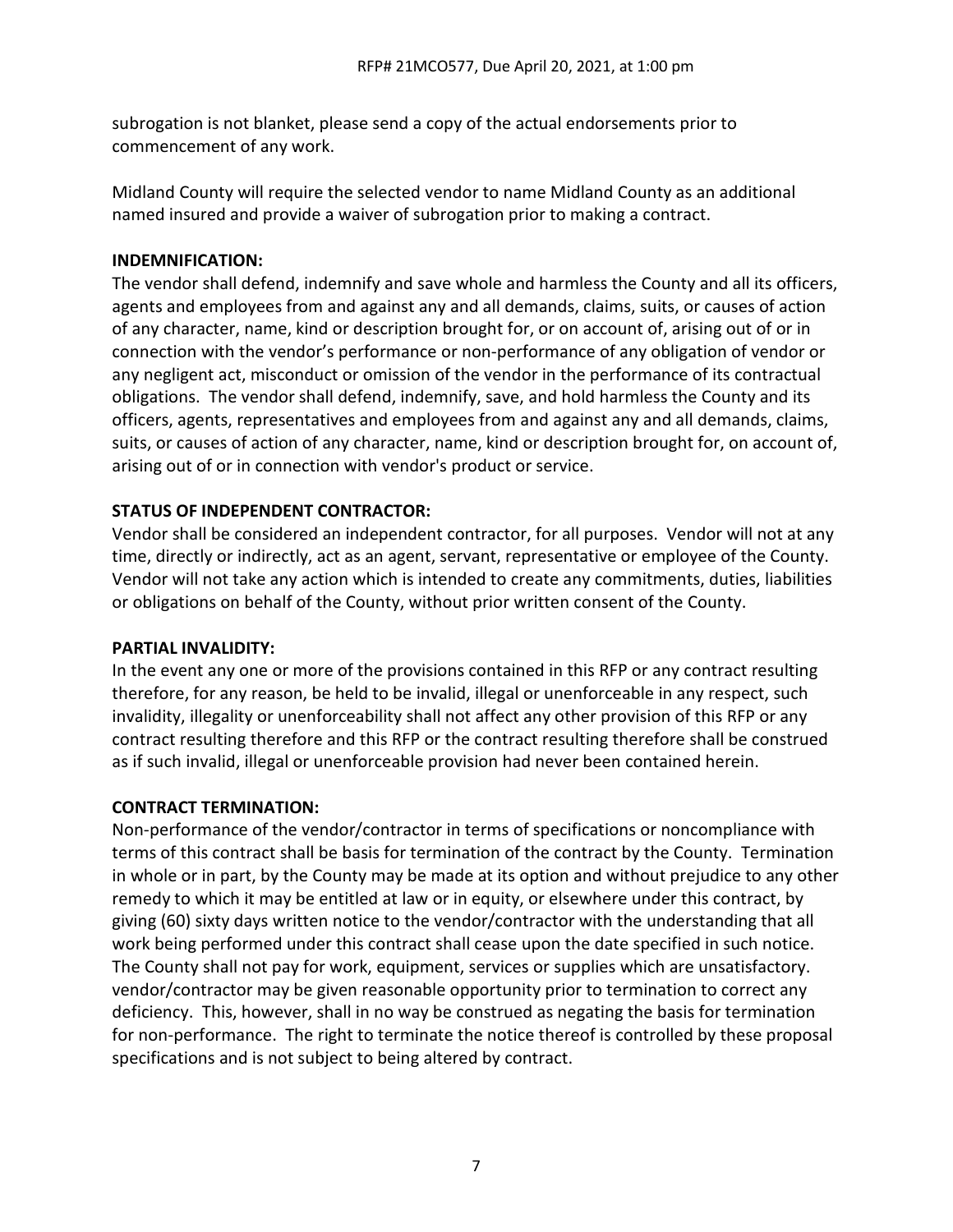#### **LAW GOVERNING:**

The parties under contract shall be subject to all Federal laws and regulations, and all rules and regulations of the State of Texas. The laws of the State of Texas shall govern the interpretation and application of the contract; regardless of where any disagreement over its terms should arise or any case of action arise.

### **REMEDIES:**

The successful vendor and Midland County agree that both parties have all rights, duties, and remedies available as stated in the Uniform Commercial Code.

### **VENUE:**

It is hereby agreed that the contract will be made in Midland, Midland County, Texas, and any dispute arising as a result of it shall be governed by the laws of the State of Texas for the purpose of any law suit, and the parties agree that such lawsuit shall be brought in Midland County, Texas.

### **FUNDING CONTINGENCY:**

Any contract awarded pursuant to this RFP shall be contingent on sufficient funding and authority being made available in each fiscal period by the appropriate officials of Midland County. If sufficient funding or authority is not made available, the contract shall become null and void.

#### **ASSIGNMENT:**

The contractor shall not sell, assign transfer or convey this contract in whole or in part, without the prior written consent of the County.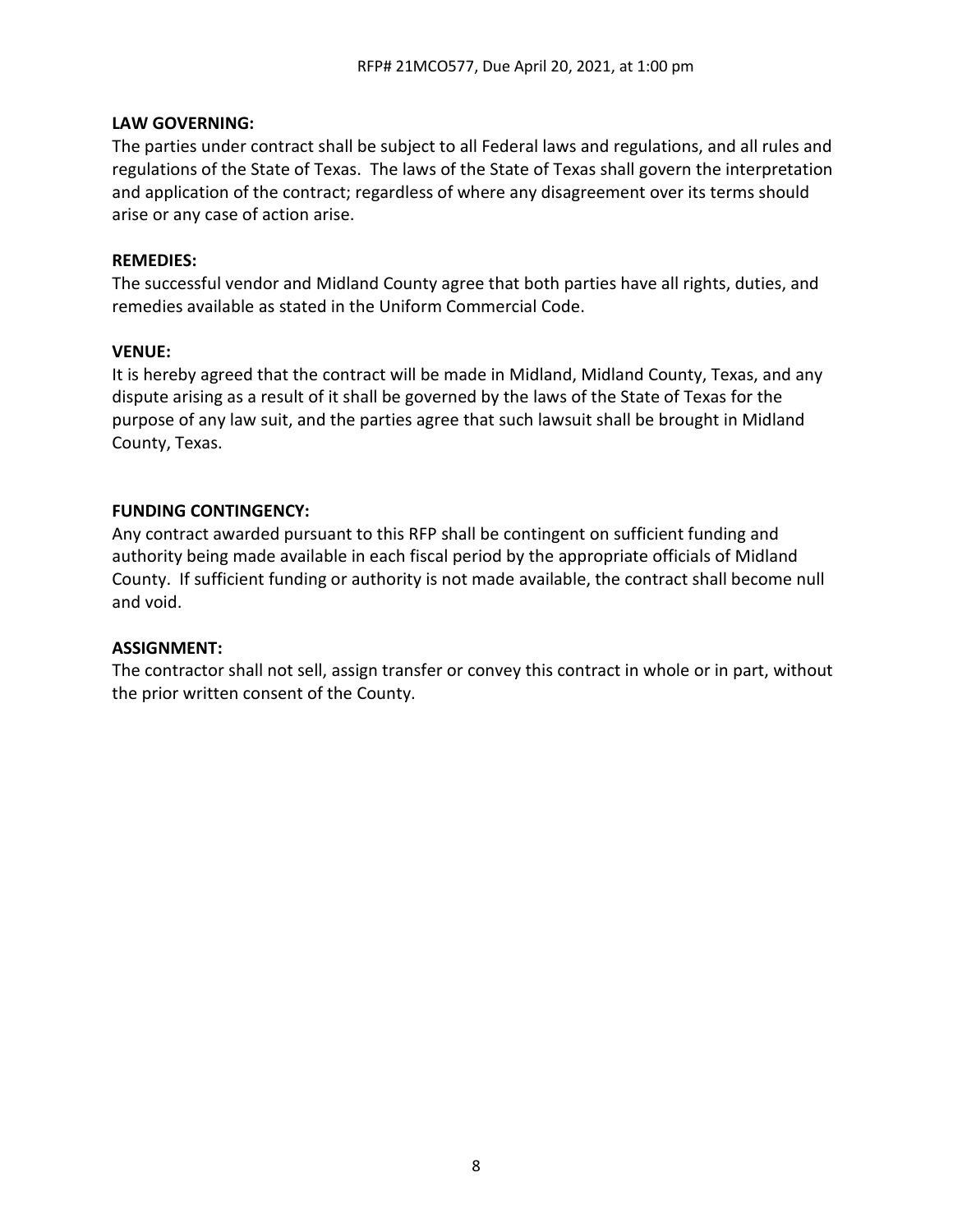## **REQUIRED FORM COMPANY AFFIDAVIT**

The affiant, The affiant,  $\frac{1}{2}$  is tates with respect to this submission to County:

I (we) hereby certify that if the contract is awarded to our firm that no member or members of the governing body, elected official or officials, employee or employees of said County, or any person representing or purporting to represent the County, or any family member including spouse, parents, or children of said group, has received or has been promised, directly or indirectly, any financial benefit, by way of fee, commission, finder's fee or any other financial benefit on account of the act of awarding and/or executing a contract.

I hereby certify that I have full authority to bind the company and that I have personally reviewed the information contained in the RFP and this submission, and all attachments and appendices, and do hereby attest to the accuracy of all information contained in this submission, including all attachments and exhibits.

I acknowledge that any misrepresentation will result in immediate disqualification from any consideration in the submission process.

I further recognize that County reserves the right to make its award for any reason considered advantageous to the County. The company selected may be without respect to price or other factors.

| Type of business organization (corporation, LLC, partnership, proprietorship) |  |  |  |
|-------------------------------------------------------------------------------|--|--|--|
|                                                                               |  |  |  |
|                                                                               |  |  |  |

Notary Seal Below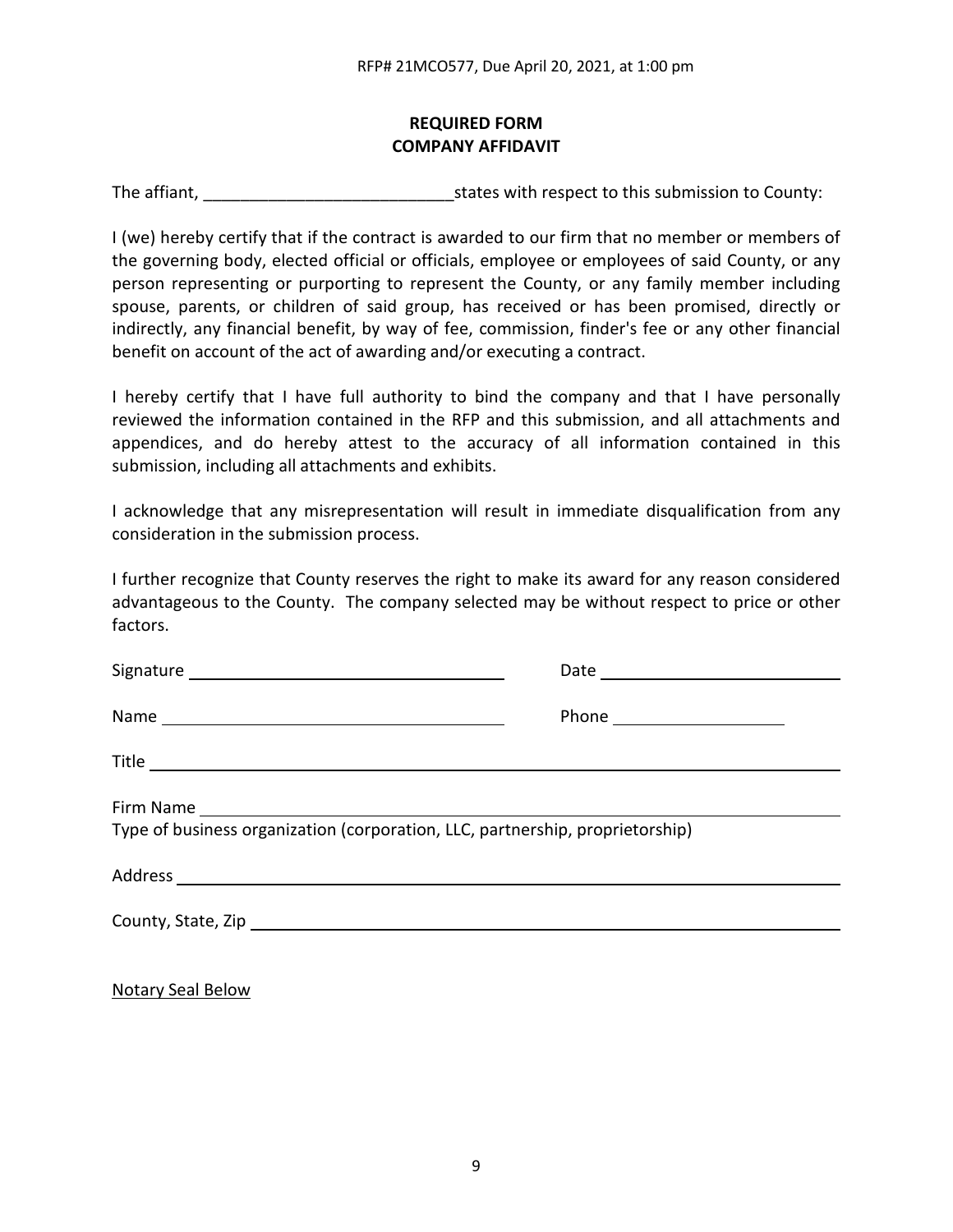RFP# 21MCO577, Due April 20, 2021, at 1:00 pm

## **SPECIFICATION**

## **SEE BID ATTACHMENT**

## **"JOC SUPPLEMENTAL CONDITIONS"**